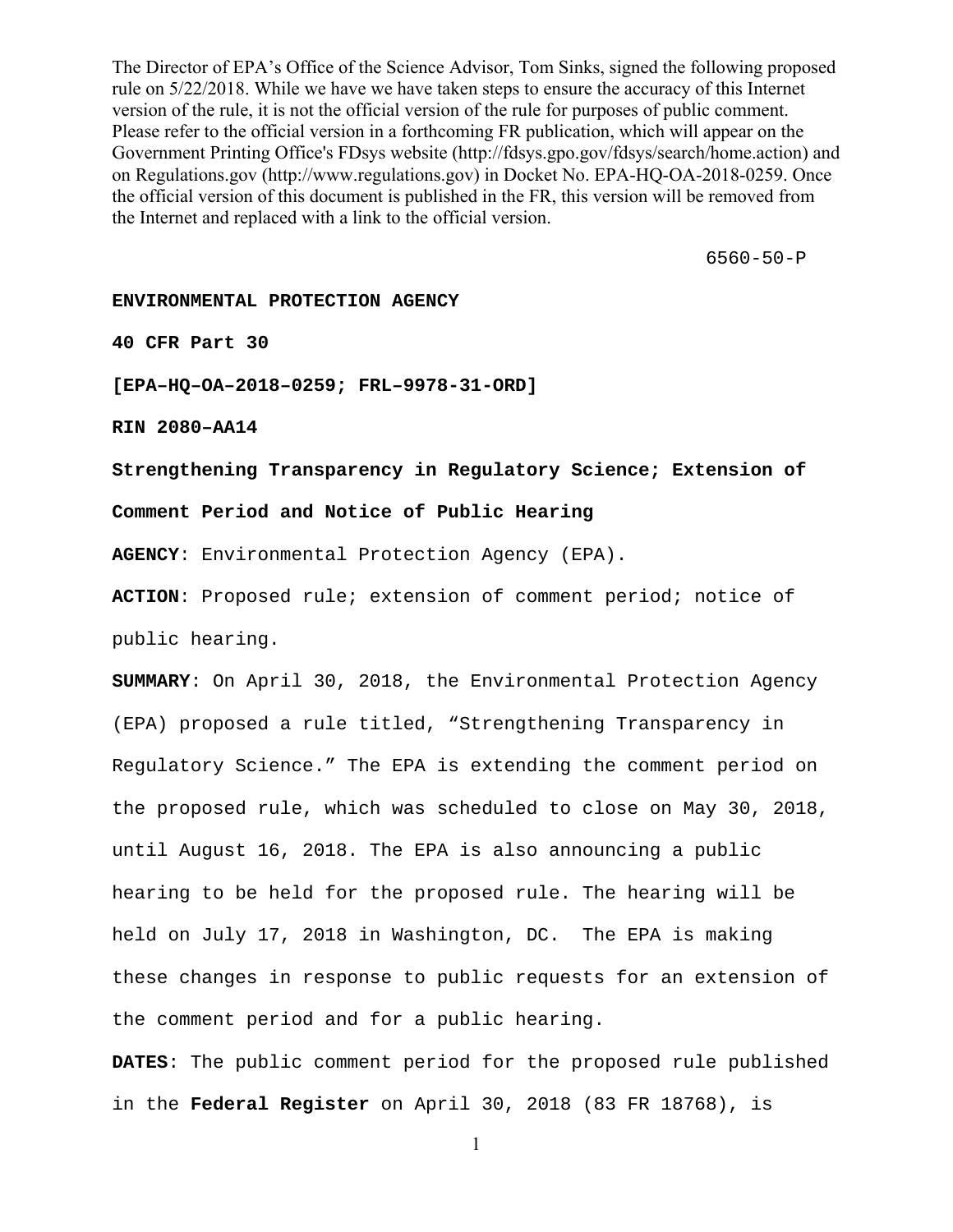being extended. Written comments must be received on or before August 16, 2018. The public hearing will be held on July 17, 2018**.**

**ADDRESSES**: The EPA has established a docket for the proposed rulemaking (available at http://www.regulations.gov). The Docket ID No. is EPA–HQ–OA–2018–0259. Submit your comments, identified by the appropriate Docket ID, to the *Federal* eRulemaking Portal*:*  http://www.regulations.gov. Follow the online instructions for submitting comments. Once submitted, comments cannot be edited or withdrawn. The EPA may publish any comment received to its public docket. Do not submit electronically any information you consider to be Confidential Business Information (CBI) or other information whose disclosure is restricted by statute. If you need to include CBI as part of your comment, please visit http://www.epa.gov/dockets/comments.html for instructions. Multimedia submissions (audio, video, etc.) must be accompanied by a written comment. The written comment is considered the official comment and should include discussion of all points you wish to make.

For additional submission methods, the full EPA public comment policy, and general guidance on making effective comments, please visit http://www.epa.gov/dockets/comments.html*.*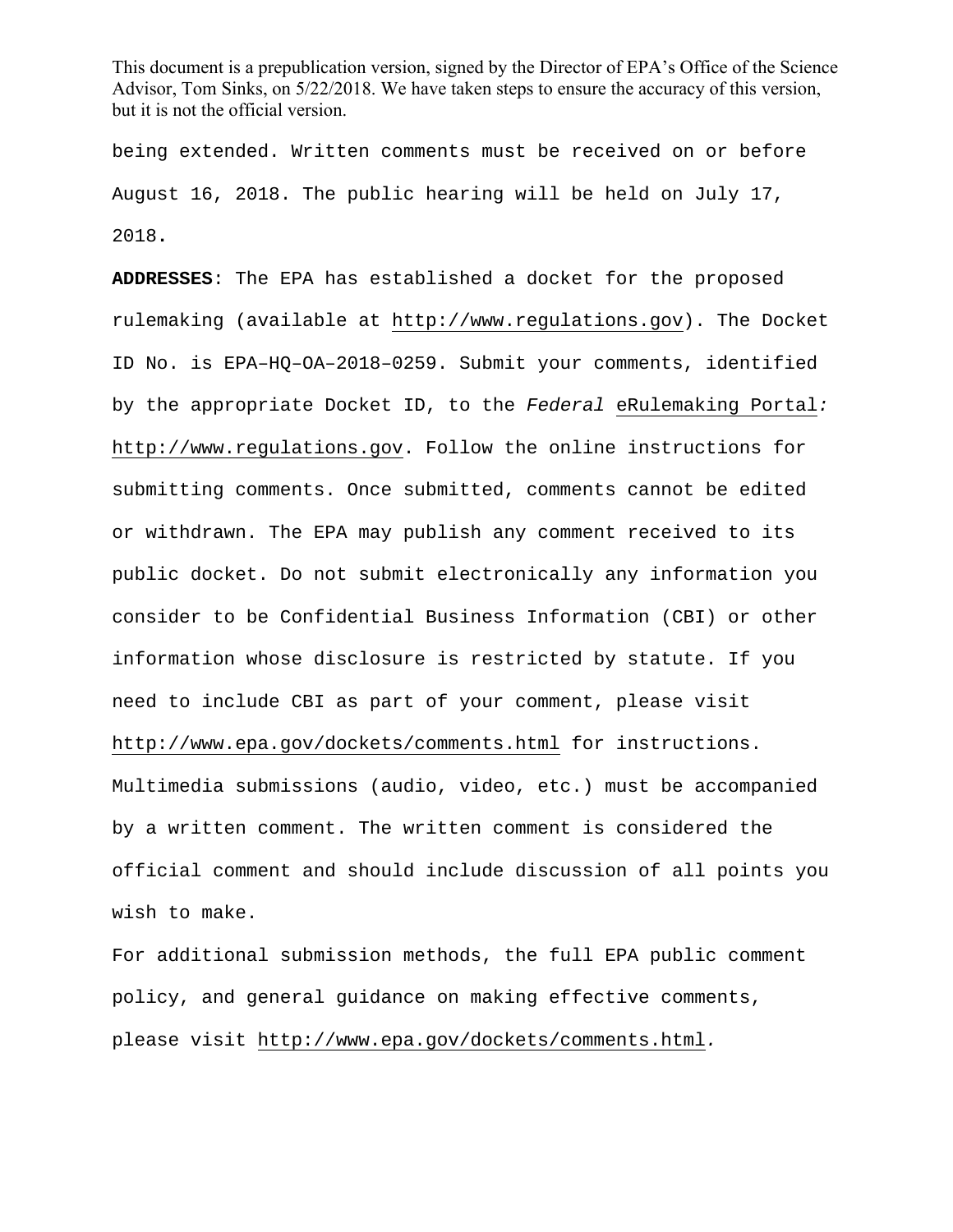*Public hearing:* The public hearing will be held at the Environmental Protection Agency, William Jefferson Clinton East Building, Main Floor Room 1153, 1201 Constitution Avenue NW., in Washington, DC 20460. The public hearing will convene at 8:00 a.m. EST and continue until 8:00 p.m. EST or one hour after the last registered speaker has spoken, whichever is earlier. The EPA will make every effort to accommodate all speakers that arrive and register. Because this hearing is being held at a U.S. government facility, individuals planning to attend the hearing should be prepared to show valid picture identification to the security staff to gain access to the meeting room. No large signs will be allowed in the building, cameras may only be used outside of the building, and demonstrations will not be allowed on federal property for security reasons.

If you would like to present oral testimony at the public hearing, please register online at

*https://www.epa.gov/osa/strengthening-transparency-regulatoryscience* or contact Tom Sinks, Environmental Protection Agency, Office of the Science Advisor, (MC 8105R), 1200 Pennsylvania Avenue NW., Washington, DC 20460, telephone (202) 564-0221, *staff\_osa@epa.gov*, no later than 2 business days prior to the public hearing. The last day to register will be July 15, 2018. If using email, please provide the following information: Time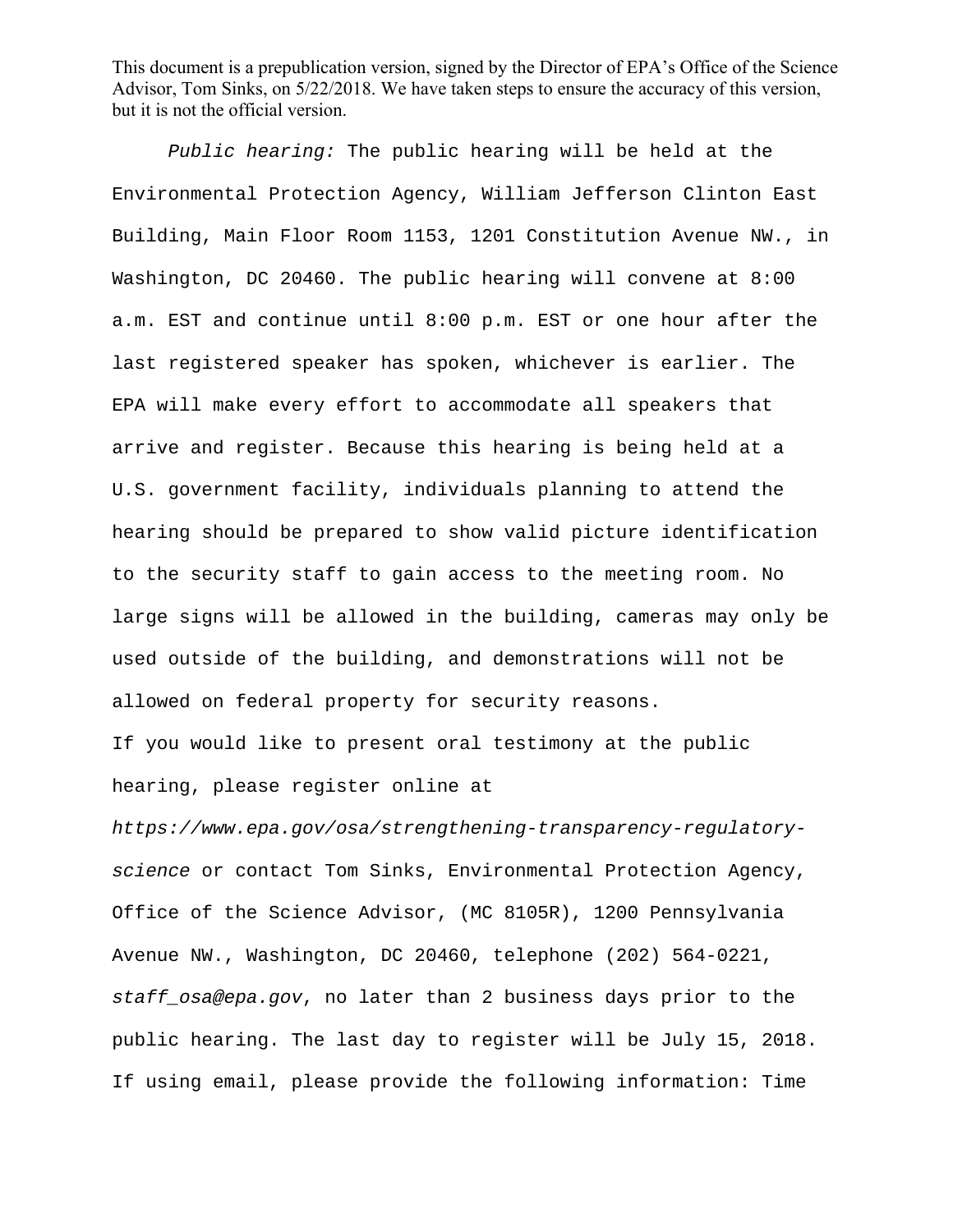of day you wish to speak (8:00 a.m. - 12:00 p.m., 12:00 p.m. - 4:00 p.m., 4:00 p.m. - 8:00 p.m.), name, affiliation, address, email address, and telephone and fax numbers.

**FOR FURTHER INFORMATION CONTACT**: Questions concerning the proposed rule, "Strengthening Transparency in Regulatory Science" should be addressed to Tom Sinks, Office of the Science Advisor, Environmental Protection Agency, 1200 Pennsylvania Avenue NW, Washington, DC 20460; (202) 564–0221; email address: *staff\_osa@epa.gov*.

**SUPPLEMENTARY INFORMATION:** This document extends the public comment period for the proposed rule to ensure that the public has sufficient time to review and comment on the proposal. EPA is proposing this rule under authority of 5 U.S.C. 301, in addition to the authorities listed in the April 30<sup>th</sup> document.

The public hearing provides the public with an opportunity to present oral comments regarding EPA's proposed regulation entitled "Strengthening Transparency in Regulatory Science." This proposed regulation is intended to strengthen the transparency of EPA regulatory science. The proposed regulation provides that, for the science pivotal to its significant regulatory actions, EPA will ensure that the data and models underlying the science is publicly available in a manner sufficient for validation and analysis. EPA is proposing this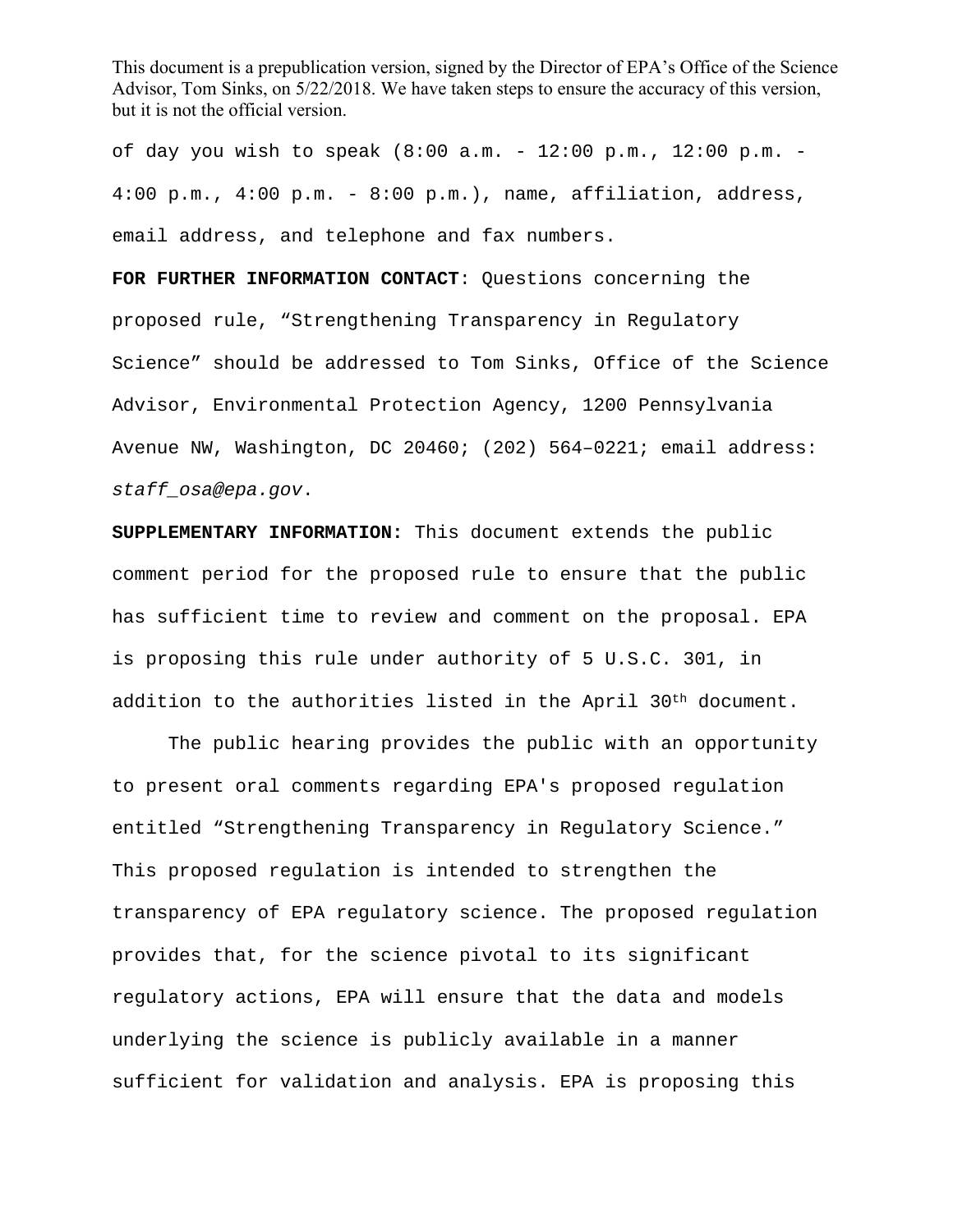rule under authority of 5 U.S.C. 301, in addition to the authorities listed in the April 30th document.

The public hearing will provide interested parties the opportunity to present data, views, or arguments concerning the proposal. EPA solicits comments on all aspects of the proposal and specifically on the issues identified in Section III of the April 30<sup>th</sup> document. The EPA may ask clarifying questions during the oral presentations, but will not respond to the presentations at that time. Written statements and supporting information submitted during the comment period will be considered with the same weight as any oral comments and supporting information presented at the public hearing.

Oral testimony will be limited to 5 minutes for each commenter. The EPA encourages commenters to provide EPA with a copy of their oral testimony electronically via email or in hard copy form.

The hearing schedules, including lists of speakers, will be posted on EPA's Web site *https://www.epa.gov/osa/strengtheningtransparency-regulatory-science.* Verbatim transcripts of the hearings and written statements will be included in the docket for the rulemaking. EPA will make every effort to follow the schedule as closely as possible on the day of the hearing;